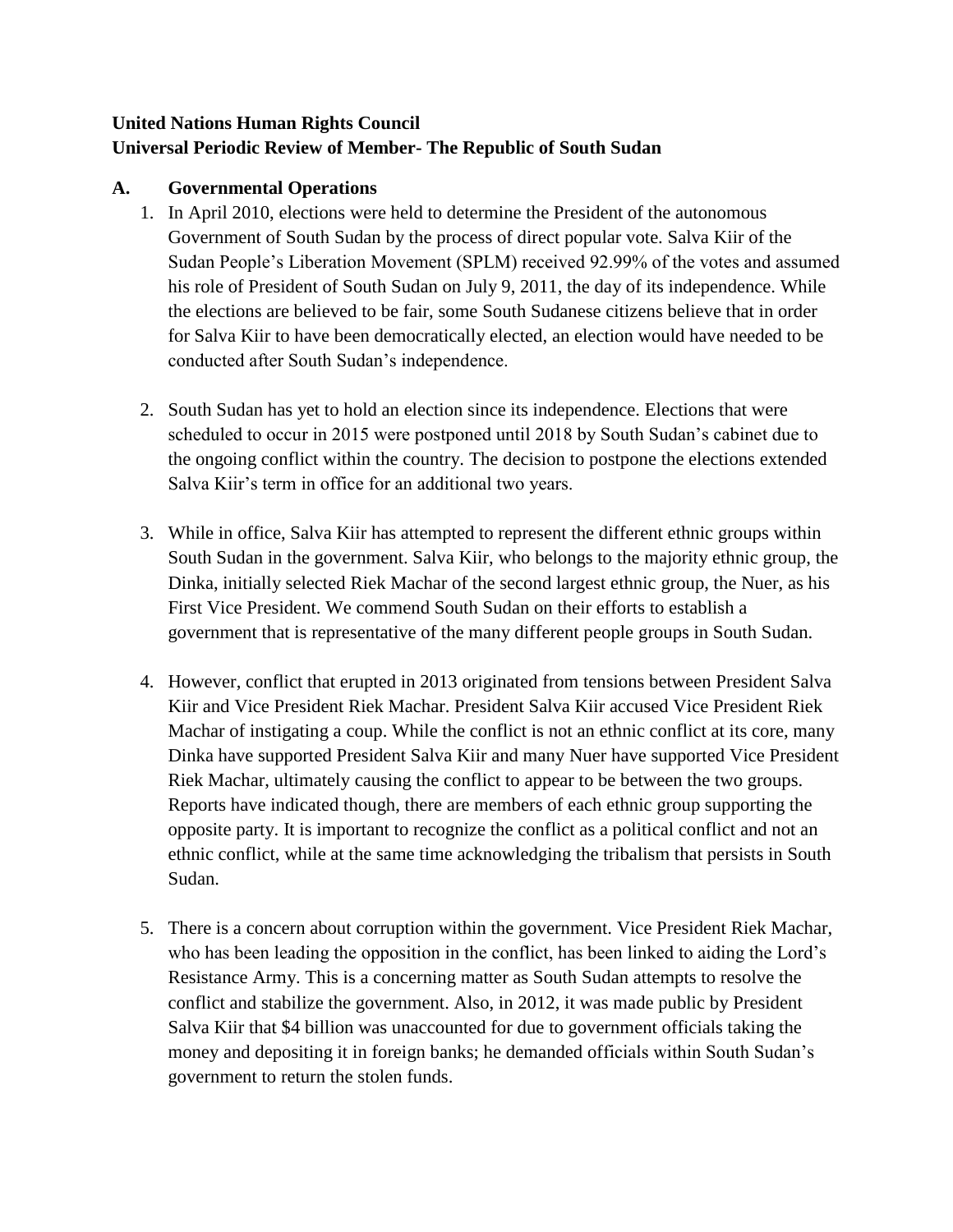6. There are also concerns that both sides of the conflict have committed arbitrary or unlawful killings. The conflict has undoubtedly flared ethnic tensions and many reports have indicated unlawful killings between ethnic groups. Findings have also indicated that both sides of the conflict are recruiting child soldiers.

### **B. Tribalism**

- 7. Tribalism remains as a key role in the instability of South Sudan. Following independence, South Sudan failed to create unity among the tribes, instead elevating tribal identities rather than an identity of a South Sudanese citizen. Reports have indicated where tribalism plays a role in some employment; individuals were required to identify which tribe they belonged to on top of their application.
- 8. In general, tribes still have a mentality of "born-to-rule". This causes issues surrounding politics because it causes conflict among tribes that believe they are better, or better fit to rule, than the rest. There are difficulties in trying to promote power sharing because of the inherit belief that each tribe holds that there can only be one great tribe and the rest are subjugated to its ruling. The mentality of tribalism can be understood as rule or be ruled.
- 9. There had been genocidal remarks made by the Nuer Youth White Army in 2011 vowing to "wipe out the entire Murle tribe on the face of the earth." Most of the violence has been among the Nuer, Dinka, and Murle tribes, and has been responsible for claiming thousands of lives.
- 10. NGO's and religious groups continue to implement programs within the country to dismantle tribalism and encourage unity and reconciliation. These programs are in need of support by the government of South Sudan and United Nations. Ending tribalism is crucial to South Sudan's future success.

# **C. Religious Freedom**

- 11. Religious freedom has been enjoyed in South Sudan since its independence. The Constitution calls for separation of religion and State and allows for equal treatment and respect of religions.
- 12. Approximately sixty percent of the nation claim to adhere to Christianity, while the rest follow Islam and animist religions. There have not been any reports of conflict due to religion.
- 13. Threats to religious freedom are suspected to come from extremists from the Republic of the Sudan. In January 2015 a church was burned down in Yida. Those arrested were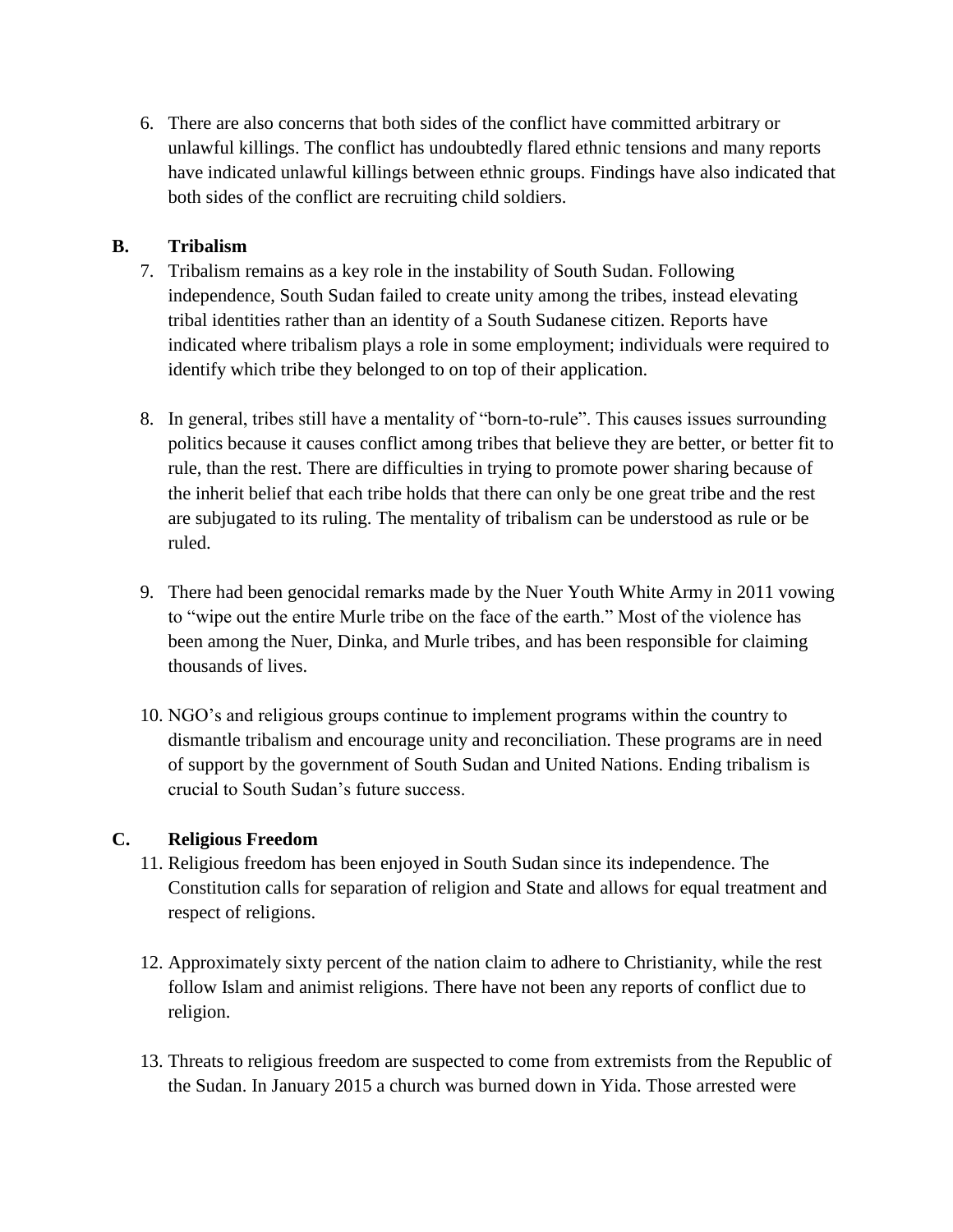Sudanese citizens who claimed they were sent to South Sudan in order to target churches and NGO's providing aid.

#### **D. Development**

- 14. Conflict has halted the development of South Sudan in terms of food security and education. Education in South Sudan remains one of the worst in the world, especially for women and girls. Approximately one-fourth of the population is literate, but a major disparity exists between men and women. Roughly forty percent of men are literate while only about fifteen percent of women are literate.
- 15. There is a huge issue of a lack of teachers, while many of the teachers never completed primary school themselves. Because the government's education budget is so low, teachers rely on parents for their pay. Unfortunately, this is not nearly enough as most South Sudanese live off of well under two dollars a day.
- 16. A UNICEF report indicated that seventy percent of the children have never stepped foot in a school. Conflict worsens this reality as it is often too dangerous to attend or the school has been destroyed. Another critical factor is that some children have been recruited to engage in the conflict as soldiers, depriving them of their opportunity for an education.
- 17. Tensions with the Republic of the Sudan and ongoing conflict has also caused South Sudan's oil production to decrease. Oil is essential to South Sudan's economy and development. The reduction has further caused the citizens of South Sudan to rely on foreign assistance.
- 18. Conflict has also worsened food insecurity in the country. Conflict has prevented farmers from planting and harvesting crops due to destroyed land and displacement. Approximately one-fourth of children under the age of five are underweight.

#### **E. Recommendations**

19. In order to move forward with the development and stability of South Sudan, it is critical for an investigation to be conducted on both President Salva Kiir and Vice President Riek Machar and their followers. There are allegations that both sides have recruited child soldiers and are responsible for unlawful and arbitrary killings. Corruption within the government is also a fear, as government officials have stolen money in the past, and there have been former connections with dangerous organizations. The South Sudanese people need to be ensured that their government is trustworthy and has the South Sudanese citizens' best interest in mind.